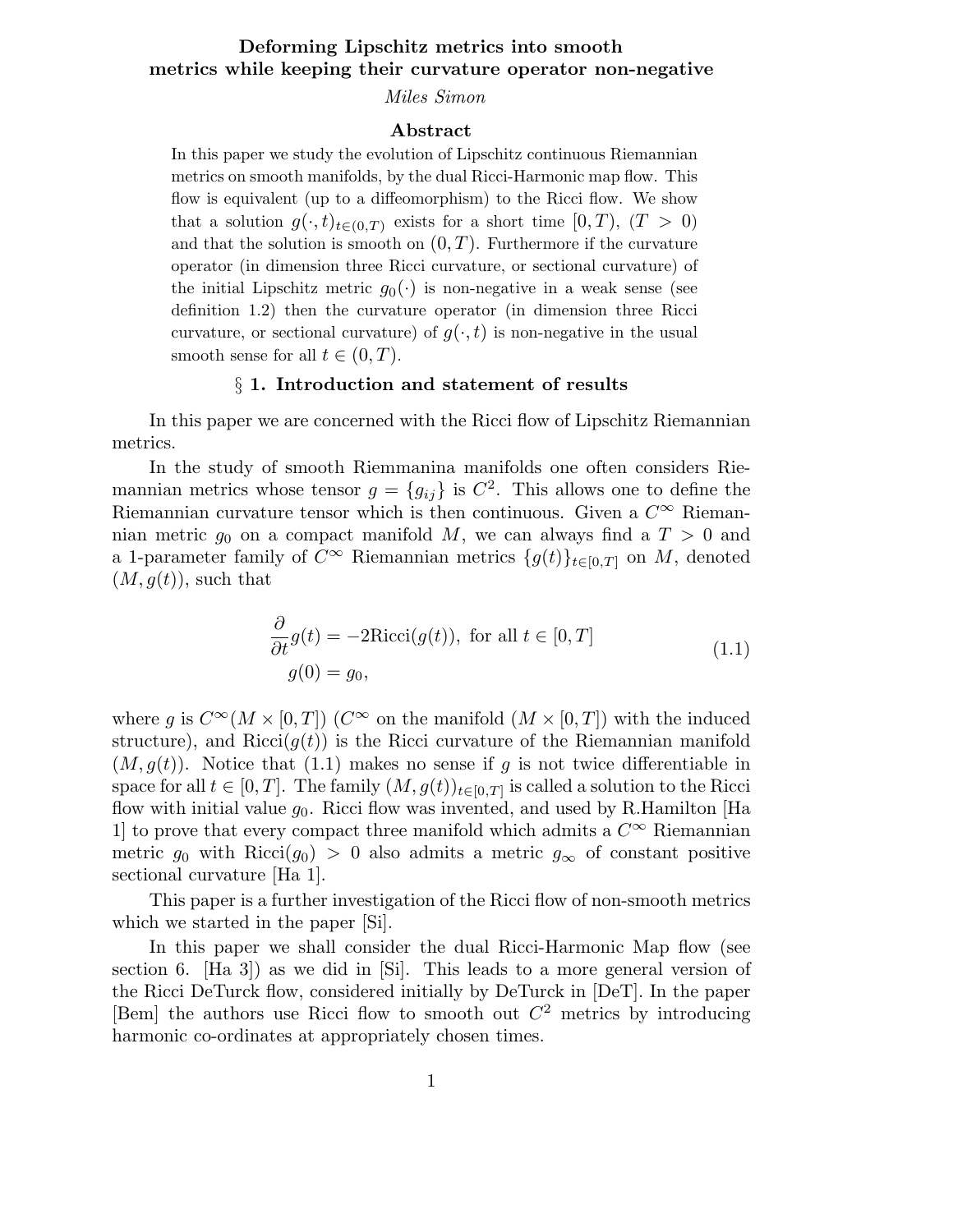For a short introduction to the dual Ricci-Harmonic heat and Ricci-DeTurck flow, see [Si].

In Shi's paper [Sh], the Ricci-DeTurck flow was written term by term to obtain the evolution equation for solutions to (1.3) in co-ordinate form. We present here the evolution equation, in co-ordinate form, for metrics which solve  $(1.3)$  for an arbitrary smooth fixed background metric h. For the rest of the paper we shall be chiefly concerned with solutions of  $(1.3)$  and not solutions of Ricci flow. For this reason we will use the notation  $q(t), t \in [0, T]$  to refer to a solution of (1.3). Let  $g(t), t \in [0,T]$  be a solution to (1.3). Then  $g(t), t \in [0,T]$ solves the evolution equation

$$
\frac{\partial}{\partial t}g_{ab} = g^{cd}\tilde{\nabla}_{c}\tilde{\nabla}_{d}g_{ab} - g^{cd}g_{ap}\tilde{g}^{pq}\tilde{R}_{bcqd} - g^{cd}g_{bp}\tilde{g}^{pq}\tilde{R}_{acqd} \n+ \frac{1}{2}g^{cd}g^{pq}(\tilde{\nabla}_{a}g_{pc} \cdot \tilde{\nabla}_{b}g_{qd} + 2\tilde{\nabla}_{c}g_{ap} \cdot \tilde{\nabla}_{q}g_{bd} \n- 2\tilde{\nabla}_{c}g_{ap} \cdot \tilde{\nabla}_{d}g_{bq} - 4\tilde{\nabla}_{a}g_{pc} \cdot \tilde{\nabla}_{d}g_{bq}), \ng(0) = g_{0},
$$
\n(1.5)

where  $\tilde{R}_{abcd} = \text{Riem}(h)_{abcd}$  and  $\tilde{\nabla}$  is the co-variant derivative with respect to h. Note that if h is not twice differentiable, then  $(1.5)$  makes no sense, since then  $\tilde{R}_{abcd} = \text{Riem}(h)_{abcd}$  is not defined. If we choose  $h = g_0$ , that is we wish to examine the Ricci DeTurck flow, and  $g_0$  is not twice differentiable, then we cannot make sense of the above equation. For this reason we will always choose a smooth h not equal to  $g_0$  (but close to  $g_0$  in some to be specified  $C^0$  sense) when examining (1.5). In [Si], it is shown that for initial metrics  $g_0(\cdot)$  which are  $C^0$ , the system (1.5) has a short time solution (see statement of theorem A below). We shall call such solutions, solutions to the 'h flow'.

**Definition 1.1** . Let M be a complete manifold and g a  $C^0$  metric, and  $1 \leq \delta < \infty$  a given constant. A metric h is said to be a  $\delta$  fair background metric for g, or 'δ fair to g', if h is  $C^{\infty}$  and there exists a constant  $k_0$  with

$$
\sup_{x \in M} {}^{h}|\text{Riem}(h)(x)| = k_0 < \infty,\tag{1.6}
$$

and

$$
\frac{1}{\delta}h(p) \le g(p) \le \delta h(p) \text{ for all } p \in M. \tag{1.7}
$$

Remark 1. By the result of Shi [Sh], if g is Riemannian metric and h a smooth Riemannian metric satisfying (1.6) and (1.7) then there exists a smooth metric h' which is  $\delta + \epsilon$  fair to g, and

$$
\sup_{x \in M} \sqrt[h]{\nabla Riem(h)(x)} = k_j < \infty,
$$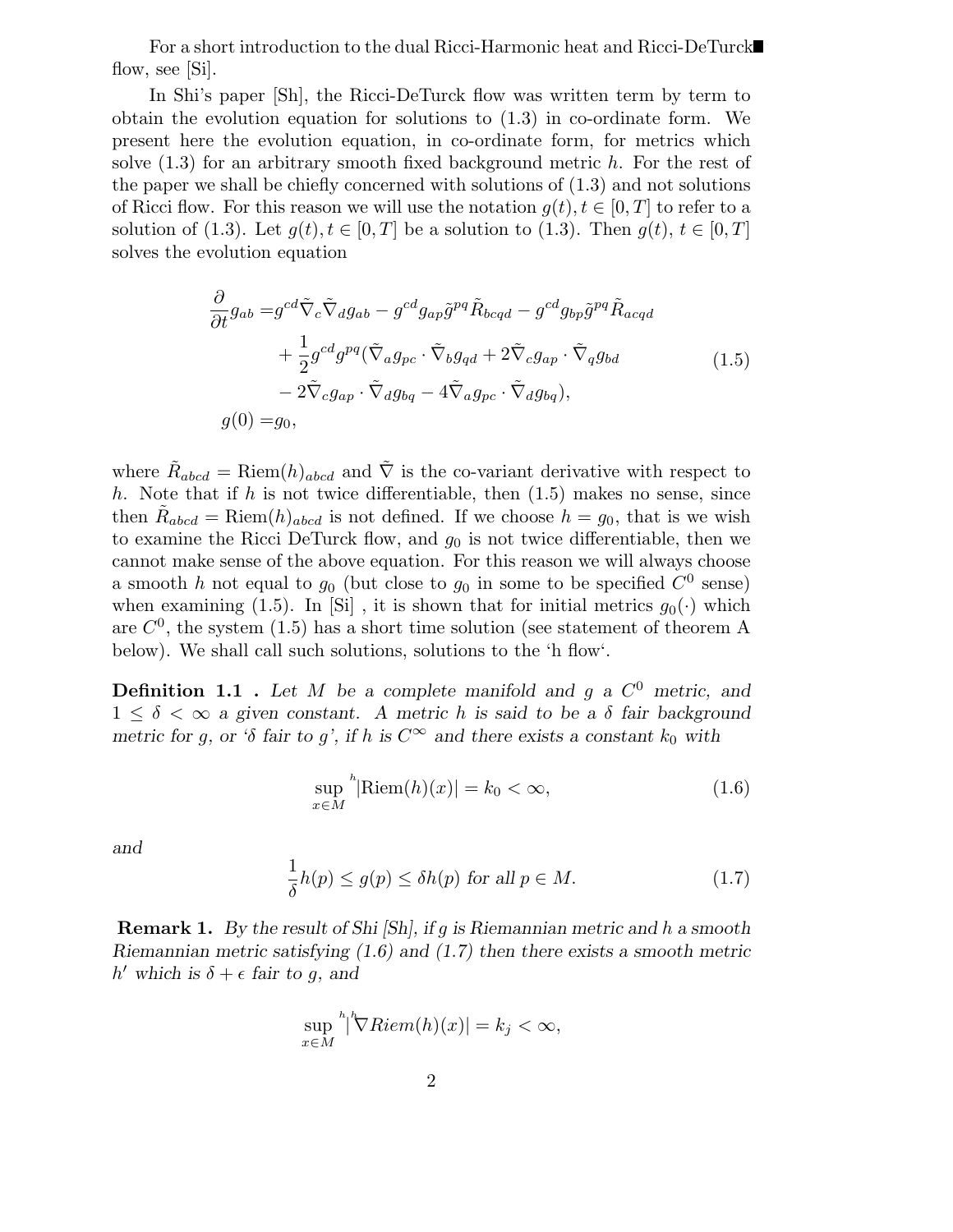where  $\sqrt[k]{ }$  $j$  is the jth covariant derivative with respect to h.

**Remark 2.** Let M be a compact manifold, and g a  $C^0$  metric on M. Then for every  $0 < \epsilon < 1$  there exists a metric  $h(\epsilon)$ , for which  $h(\epsilon)$  is  $1 + \epsilon$  fair to q.

**Proof** (of Remark 2): We may use de Rham regularisation [deR], or a locally finite partition of unity and Sobolev averaging (see section on mollifiers in [GT]) to obtain a  $C^{\infty}$  metric h which is  $C^0$  as close as we like to g. A bound on the curvature follows from the compactness of M.  $\diamondsuit$ 

The following existence result is proved in [Si 1].

**Theorem A.** There exists an  $\epsilon(n)$  with the following properties. Let  $g_0$  be a complete metric and h a complete metric on M which is  $1 + \frac{\epsilon(n)}{2}$  fair to  $g_0$ . There exists a  $T = T(n, k_0)$  and a family of metrics  $g(t), t \in (0, T]$  in  $C^{\infty}(M \times (0, T])$ which solves h flow for  $t \in (0,T]$ , h is  $(1+\epsilon)$  fair to  $g(\cdot,t)$ , for  $t \in (0,T]$  and satisfies

$$
\lim_{t \to 0} \sup_{x \in \Omega'} \frac{h}{|g(\cdot, t) - g_0(\cdot)|} = 0,
$$
  
\n
$$
\sup_{x \in M} |\nabla^i g|^2 \le \frac{c_i(n, k_0, \dots, k_i)}{t^i}, \text{ for all } t \in (0, T], i \in \{1, 2, \dots\},
$$

where  $\Omega'$  is any open set satisfying  $\Omega' \subset\subset \Omega$ , where  $\Omega$  is any open set on which  $g_0$  is continuous (see Theorem 5.2).

If the initial metric  $g_0$  is Lipschitz, then we are able to show that certain geometric inequalities will be preserved by this flow. We shall use the notation  $\mathcal{R}(q)$  for the curvature operator of a Riemannian manifold with metric g.

**Definition 1.2.** Let  $M^n$  be an n-dimensional manifold, and q be a locally Lipschitz complete Riemannian metric on M. We say that  $\mathcal{R}(q) \geq 0$  (Ricci $(q)$ ) 0), if there exists a family  $\{^{\alpha}g\}_{\alpha\in\{1,2,\ldots\}}$  of smooth metrics on M which satisfy  $\mathcal{R}(^{\alpha}g) \geq -\frac{1}{\alpha}$ , (Ricci( $^{\alpha}g$ )  $\geq -\frac{1}{\alpha}$ ) and  $\lim_{\alpha \to \infty} \sup_{M} \frac{g}{\alpha}g - g$  = 0, and  $^g$   $|\Gamma({}^{\alpha}g) - g|$  $\Gamma(g) \leq c_0$  for all  $\alpha \in \{1, 2, \ldots\}$ , where  $c_0$  is some constant which does not depend on  $\alpha$ , and  $\Gamma(g)$  refers to the Christoffel symbols of g. If M is noncompact, we further require that

$$
\sup_{M}|\text{Riem}({}^{\alpha}g)|<\infty,
$$

for some sufficiently large  $\alpha$ .

Remark: In [Si] the evolution of Lipschitz metrics on three dimensional manifolds whose Ricci curvature is non-negative is examined : see theorem 6.5. The extra condition (above) required for the non-compact case was not included in the definition (definition 6.4) in [Si], but is however required in the proof there (for the non-compact case) of theorem 6.5. Here the proof is presented in somewhat more detail than in [Si].

We prove the following theoerem.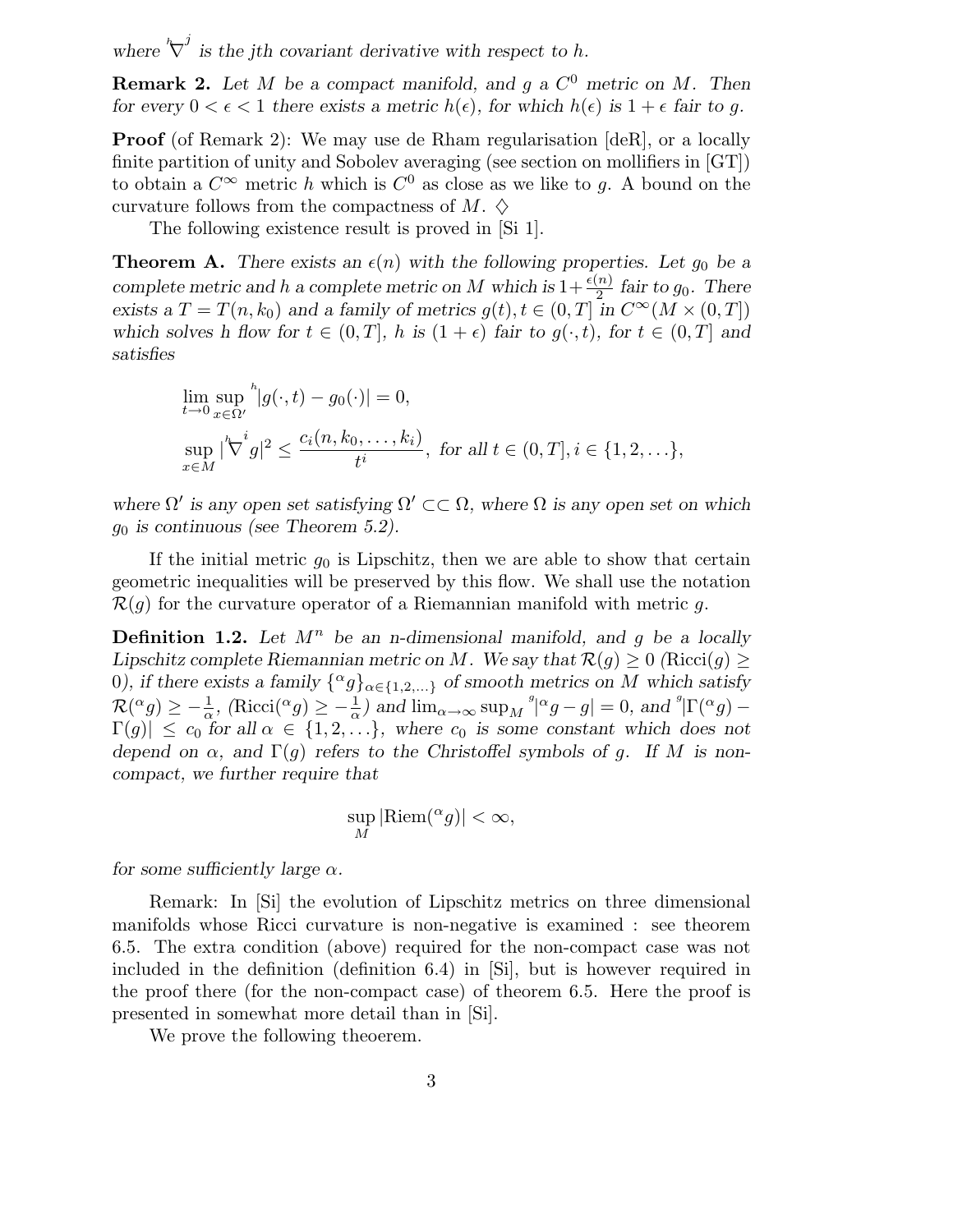**Theorem 1.3.** Let  $M^n$  be a manifold, and  $g_0$  be a complete locally Lipschitz metric on M which satisfies  $\mathcal{R}(q_0) > 0$ , (Ricci( $q_0 > 0$ ) in the weak sense of Definition 1.1, with Lipschitz constant  $c_0$ . Then the solution  $g(x,t), t \in (0,T]$ to h flow of  $g_0$  exists (for some smooth metric h, and  $T = T(n, c_0, h) > 0$ ) and satisfies  $\mathcal{R}(g(x,t)) \geq 0$  for all  $t \in (0,T]$  in the usual smooth Riemannian sense (see Theorem 6.5). Furthermore, there exists a constant  $c = c(n, c_0, h)$ .  $\sup_M$ <sup>s</sup> $|\text{Riem}(g(t))| < \frac{c(n,c_0,h)}{t}$  $\frac{c_0,n_1}{t}$   $\forall t \in (0,T]$ 

## § 2. A priori estimates.

**Remark 2.0.** Let h be a  $1 + \epsilon$  fair complete metric for  $g_0$  on a manifold M such that  $\sup_M |\nabla g_0| \leq c_0$ . W.l.o.g we may assume that

$$
\sup_{M} |\nabla^{j} \text{Riem}(h)| = k_{j} < \infty. \tag{*}
$$

We will always assume this for the rest of this paper. If not then we flow h by Ricci flow as in  $[Sh]$  for a very short time to obtain a new metric  $\hat{h}$  which satisfies (\*). Note that (Theorem 5.1, [Sh])  $\sup_{M_{\zeta}} |\nabla \hat{h}|^2 \leq c(k_0, n)$ , where  $k_0 = \sup_M |\text{Riem}(h)|^2 < \infty$ . But then clearly  $\sup_M$ <sup>"</sup>  $\hat{\nabla}g_0 - \nabla g_0 \leq c(c_0, n, k_0),$ and so  $\sup_M$ <sup>h</sup>  $|\nabla g_0| \leq c(c_0, n, k_0)$ . This proves the remark.

**Lemma 2.1** . Let  $g_0$  be a complete smooth metric on M, and h be  $1 + \frac{\epsilon(n)}{2}$  fair background metric for  $g_0$  for which  $\sup_M |\nabla g_0| \leq c_0$  also holds. Let  $g(t), t \in$  $[0,T]$  be a solution to  $h - flow$  where T is as in theorem A (such a solution always exists: see theorem A above). Then

$$
\sup_{M} |\nabla g(\cdot, t)| \le c(c_0, n, h) \forall t \in [0, T],
$$
\n(2.1)

and

$$
\sup_{M} |\nabla^{2} g(\cdot, t)| \le \frac{c(c_0, n, h)}{\sqrt{t}} \forall t \in [0, T],
$$
\n(2.2)

which clearly implies

$$
\sup_{M} \sup_{\mathcal{M}}^{s} |\text{Riem}(g, t)| \le \frac{c(c_0, n, h)}{\sqrt{t}}.
$$
\n(2.3)

### Proof :

i) From the remark above, we may assume, without loss of generality, that

$$
\sup_{M} |\nabla^{j} \text{Riem}(h)| = k_{j} < \infty. \tag{*}
$$

ii) Proof of the first estimate.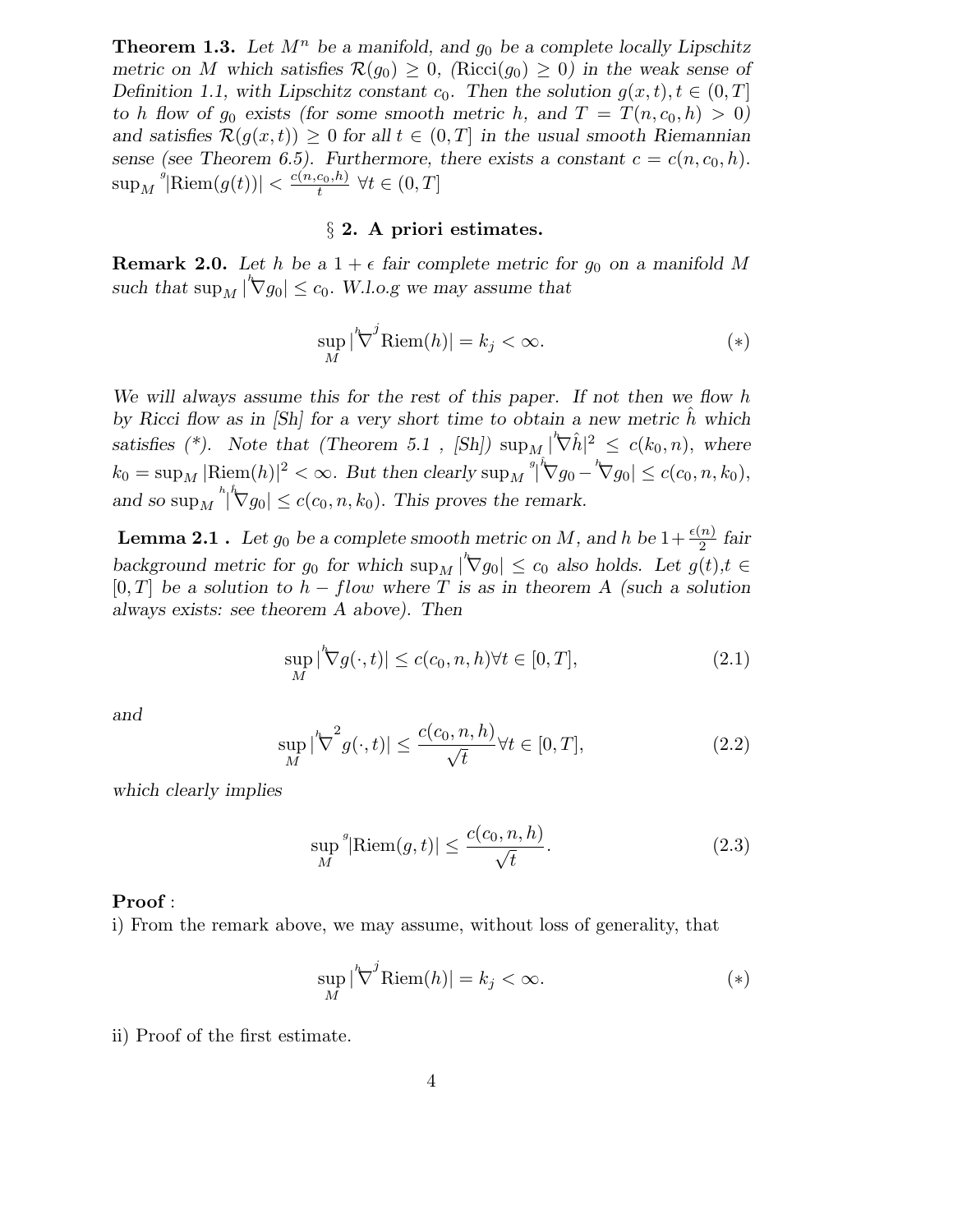Let  $\psi(x,t) = (\phi(x,t) + a(n))|\nabla g(x,t)|^2$ , where  $\phi : M \times [0,T] \to \mathbb{R}$ , is the function  $\phi(x,t) = g^{ij}(x,t)h_{ij}(x)$  first examined by Shi in [Sh], Lemma 2.2 (for  $h = g_0$ ). One may calculate, as in [Sh] Lemma 2.2, that  $\frac{\partial}{\partial t} \phi \leq h^{ij} \nabla_i \nabla_j \phi +$  $c(k_0,n)\phi^2$ , where here c is a constant which depends only on the supremum of the curvature of h, and the dimension of  $M^n$  (see [Si] Lemma 2.1/ [Sh], Lemma 2.2 for details). The fact that  $\phi$  satisfies a good evolution equation (notice now first order gradient times appear on the right hand side!), as was first noticed by Shi, is crucial in the development of this theory.

In Lemma 2.4 of [Si] it is calculated that

$$
\frac{\partial}{\partial t}\psi \leq g^{ij}{}^h\! \nabla_i{}^h\! \nabla_j \psi - \frac{1}{2}\psi^2 + c_0(n,k_0,k_1),
$$

where  $k_1 = \sup_M |\text{Riem}(h)|^2$  and  $k_0$  is as in the statement of the theorem. Let  $\eta$  be the cut-off function defined in Lemma 4.1 of [Si], whose support is contained in a ball  $B_{2r}(y_0)$  of radius 2r and which is equal to one on  $B_r(y_0)$ . Then calculating as in that lemma, we get

$$
\frac{\partial}{\partial t}\psi\eta \leq g^{ij} \nabla_i \nabla_j \eta \psi - \frac{1}{16}\eta \psi^2 + c_1(n, k_0, k_1, r)(1 + \psi),
$$

where we have used (as in the proof of Lemma 4.1 in [Si], upto equation 4.5) the properties (d1) - (d5) of the cut-off function  $\eta$ . Assume that  $(x_0, t_0)$  is a point in the domain  $B_r(y_0) \times (0,T]$  where  $\psi \eta$  obtains its maximum. Then

$$
0 \le \frac{\partial}{\partial t} \psi \eta(x_0, t_0) \le -\frac{1}{16} \eta \psi^2 + c_1(n, k_0, k_1, r)(1 + \psi),
$$

which, when multiplied by  $\eta(x_0)$ , gives us

$$
0 \leq -\frac{1}{16}(\eta\psi)^2 + c_1(n,k_0,k_1,r)(\eta+\psi\eta),
$$

which implies that

$$
\psi \eta(\frac{1}{16}(\eta\psi) - c_1) \leq c_1,
$$

in view of the fact that  $\eta \leq 1$ . That is

$$
\sup_{x \in B_r(y_0), t \in [0,T]} \psi(x,t) \le c_2(n,r,k_0,k_1,\sup_M |\nabla g(x,0)|^2),
$$

where here we have used that  $\psi(x,0) \leq c(n)|^{\kappa} \nabla g(x,0)|^2$ . Hence  $\sup_{x \in M} \psi \leq$  $c_2(n,r,k_0,k_1)$ , which implies the first estimate, in view of the fact that  $(\phi(x,t)+$  $a(n) \geq a(n)$ .

iii) Proof of the second and third estimate. The next estimate is obtained similarly. We let  $w = t(a + |\nabla g|^2)|\nabla$  $2^2 g|^2$  as in [Si] lemma 4.2, where a is a constant  $a = a(c_0, n, h) > 1$ . We see that

$$
\frac{\partial}{\partial t}w \leq g^{ij} \nabla \nabla w - (c_0, h, n)w^2 + c(c_0, h, n)w + c(c_0, h, n).
$$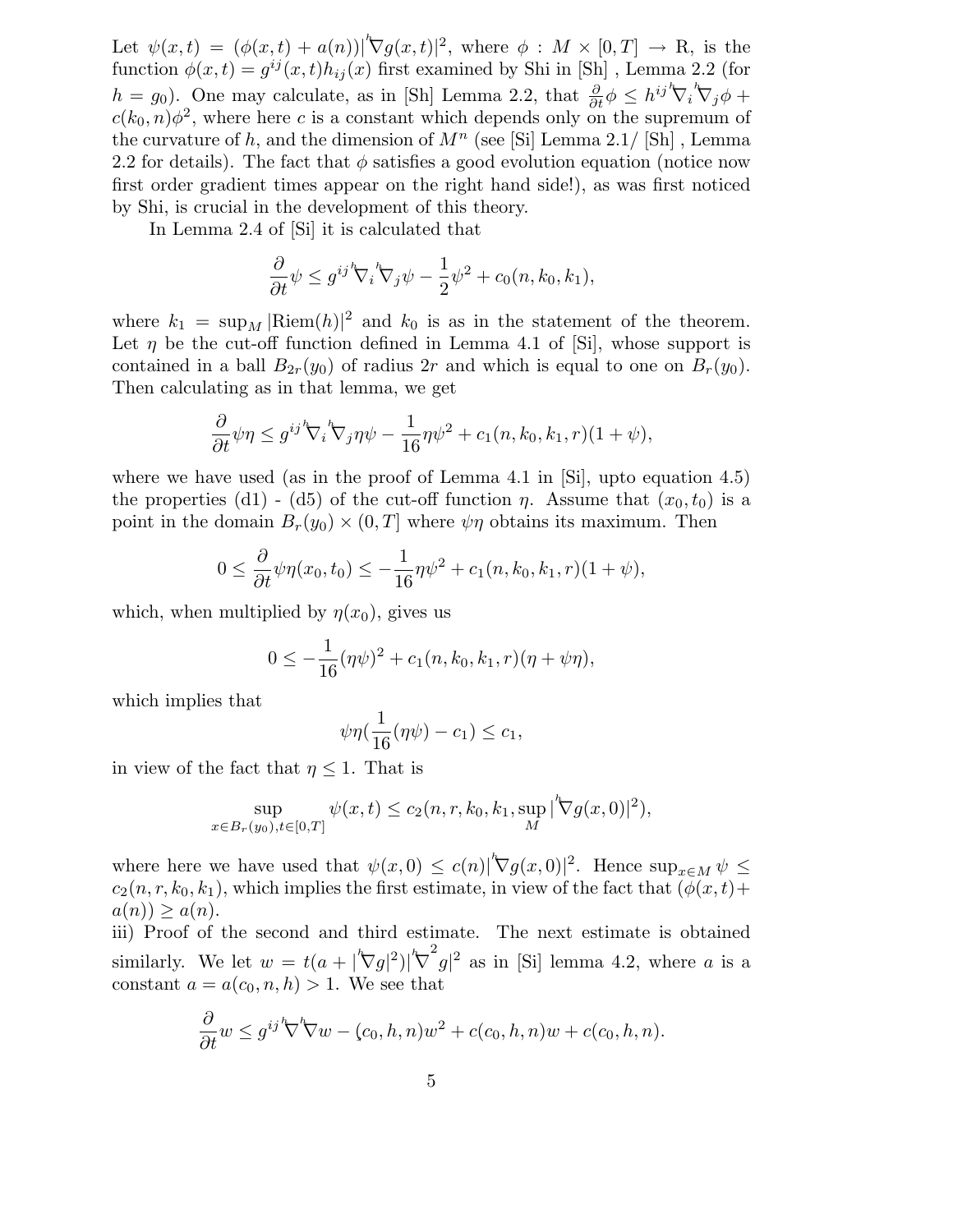As in the first estimate, we may use a cut off function (see [Si] Lemma 4.2 for details) to obtain  $w \leq c(c_0, h, n)$ , which gives us the required estimate.  $\diamondsuit$ 

### § 3. Proof of theorem 1.3.

Before we begin the proof of theorem 1.3 we make the neccesary definitions and we introduce some notation. We define  $\Lambda^2(T^*_xM) = T^*_xM \wedge T^*_xM$  and  $\Lambda^2(M)$  to be the vector bundle over M with fibre  $\Lambda^2(T^*_xM)$ .  $\mathcal{O}^2(M)$  will denote the space of smooth symmetric bi-linear forms on the vector bundle  $\Lambda^2(M)$  (a smooth bi-linear form  $B$  on a vector bundle  $E$  over  $M$  means here a family  $(B(p))_{p\in M}$  where  $B(p): E_p \times E_p \to \mathbb{R}$  is bi-linear ( $E_p$  is the fibre of E over p), and for smooth sections v, w of E, we require that  $B(v, w)$  be a smooth function on M, where  $B(v, w)(p) = B(p)(v(p), w(p))$ . The curvature operator  $\mathcal{R}(g) : \Lambda^2(M) \to \mathbb{R}$  of a Riemannian manifold  $(M, g)$  is then an element of  $\mathcal{O}^2(M)$ , and is defined by

$$
\mathcal{R}(\phi, \psi) = \mathcal{R}_{abcd} \phi^{ab} \psi^{cd},
$$

where  $\mathrm{R}_{abcd}$  is the Riemannian curvature tensor of  $(M,g)$ .

In [Ha 2], Hamilton uses time dependent isomorphisms  $u(t) : (TM, g_0) \rightarrow$  $(TM,g(t))$  to examine the evolution of the curvature operator under Ricci flow. In particular if  $(M, g_{ij}(t))$  is a solution to the Ricci flow, then the pull back of the curvature operator is

$$
\mathcal{R}(t)(\phi, \psi) = \mathcal{R}(t)_{abcd} \phi^{ab} \psi^{cd},
$$

where  $R(t)_{abcd} = Riem(g(t))_{ijkl} u_a^i u_b^j$  $\partial_b^j u_c^k u_a^l$ , and the pull back of the metric is  $g_{ab} = u_a^i(t)u_b^j$  $b<sub>b</sub>(t)g<sub>ij</sub>(t)$ , and the isomorphisms  $u(t)$  are chosen so that  $g<sub>ab</sub>$  has zero time derivative, and hence  $g_{ab}$  is independent of t. That is

$$
\frac{\partial}{\partial t}u_a^i = g^{ij}R_{jk}u_a^k.
$$

Let  $(\phi^{\alpha})_{\alpha \in \{1...p(n)\}}$  be a basis for  $\Lambda^2(M)$  at some point p in M. Then for an operator N in  $\mathcal{O}^2(M)$ , we write  $N_{\alpha\beta}(p)$  for  $N(\phi^{\alpha}, \phi^{\beta})(p)$ . The evolution of R is then derived in [Ha 2] to be

$$
\frac{\partial}{\partial t}\mathcal{R} = \Delta \mathcal{R} + \mathcal{R}^2 + \mathcal{R} \# \mathcal{R},
$$

where  $\mathcal{R}^2$  is the square of the curvature operator,  $\#$  is the operator given by  $T \# N_{\alpha\beta} = c_{\alpha}^{\gamma\eta} c_{\beta}^{\delta\theta} T_{\gamma\delta} N_{\eta\theta}$ , and  $c_{\alpha\gamma\eta}$  are the structure constants given by  $c^{\alpha\beta\eta} = \langle \phi^{\alpha}, [\phi^{\beta}, \phi^{\eta}] \rangle$ , where for two forms  $\phi, \psi$  the inner product  $G = \langle , \rangle$  is defined by

$$
G(\phi, \psi) = \langle \phi, \psi \rangle = g^{ab}g^{cd}\phi_{ac}\psi_{bd},
$$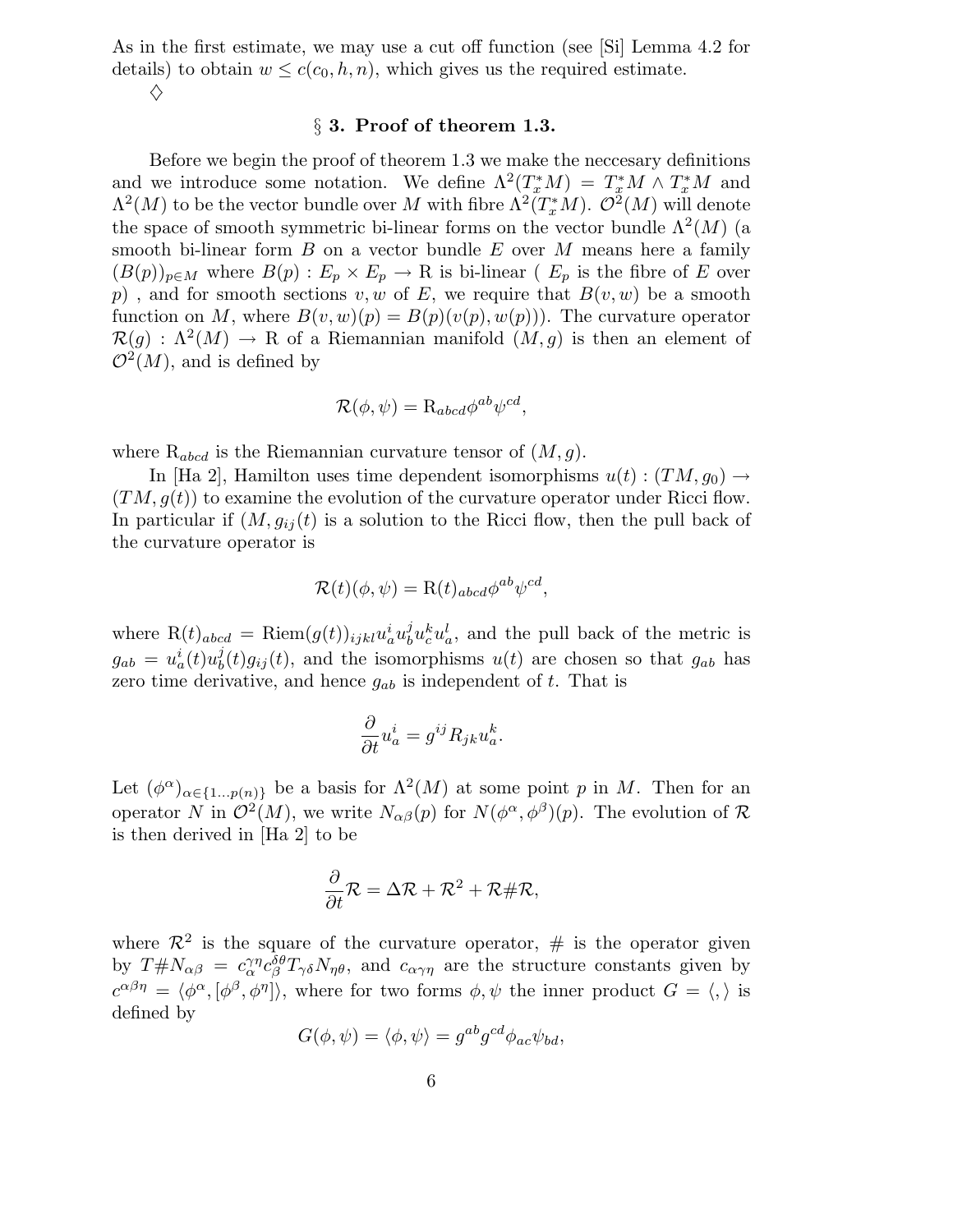and

$$
[\phi, \psi]_{ab} = g^{cd} \phi_{ac} \psi_{bd} - g^{cd} \phi_{bc} \psi_{ad}.
$$

Note that the laplacian appearing in the above evolution equation comes from the naturally occuring connection on  $(TM,g_{ab})$ : in particular  $\nabla G = 0$  (see [Ha 2] for details). Let us choose an orthonormal basis  $(\phi^{\alpha})_{\alpha \in \{1...p(n)\}}$  for the two forms in the neighbourhood of a point p. Assume also that we choose coordinates on M so that  $g_{ab} = \delta_{ab}$  at p. Then  $1 = \langle \phi^{\alpha}, \phi^{\alpha} \rangle = \sum_{a,b} (\phi^{\alpha}_{ab})^2$ , which shows us that

$$
|c^{\alpha\beta\eta}| \le c(n),\tag{3.1}
$$

at that point  $p$  for this orthonormal basis at  $p$ . Assume that we choose the basis at this point p so that  $\mathcal{R}_{\alpha\beta}$  is diagonal  $\mathcal{R}_{\alpha\beta} = \lambda_{\alpha} \delta_{\alpha\beta}$ . Without loss of generallity  $\lambda_1 \leq \lambda_2 \leq \ldots \lambda_{\frac{n(n-1)}{n}}$ 

Then the evolution equation for  $R$  at this point and time is

$$
\frac{\partial}{\partial t} \mathcal{R}_{\alpha\alpha} = \Delta \mathcal{R}_{\alpha\alpha} + \lambda_{\alpha}^{2} + \sum_{\beta\gamma} c_{\alpha\beta\gamma}^{2} \lambda_{\beta} \lambda_{\gamma}
$$

For the  $h - flow$ , the equation is, as calculated in [Si ] Theorem 6.2,

$$
\frac{\partial}{\partial t} \mathcal{R}_{\alpha\alpha} = \lambda_{\alpha}^{2} + {}^{4}\nabla_{k} \mathcal{R}_{\alpha\alpha} V^{k} + \mathcal{R} * \nabla V + \sum_{\beta\gamma} c_{\alpha\beta\gamma}^{2} \lambda_{\beta} \lambda_{\gamma},
$$

where  $*$  means a tensor product obtained by taking traces with repsect to q. This tensor product actually has the property that  $\mathcal{R} * \nabla V \geq -c(n)|\lambda_{\alpha}|^g |\nabla V|$ , as one sees in [Si] thm.6.2.

If  $g(\cdot,t)$  is a solution to h flow as in Lemma 2.1, then this implies

$$
\frac{\partial}{\partial t} \mathcal{R}_{\alpha\alpha} \geq \lambda_{\alpha}^2 + (\mathcal{V}_k \mathcal{R}_{\alpha\alpha}) V^k + \frac{-c(n, c_0, h)}{\sqrt{t}}^s |\mathcal{R}_{\alpha\alpha}| + \sum_{\beta\gamma} c_{\alpha\beta\gamma}^2 \lambda_{\beta} \lambda_{\gamma},
$$

in view of (2.1), (2.2) and the fact that  $\sqrt[n]{|\nabla V|} \leq c(n) \binom{\sqrt[n]{\nabla}}{|\nabla \nabla \nabla|}$  $\int_{a}^{2}g\vert + \int_{a}^{b}\nabla g\vert^{2}$ ). The following lemma will be helpful in examining the evolution of the curvature operator of a Lipschitz metric.

**Lemma 3.1.** Let  $g_0$  be a complete smooth metric on M, and h be  $1 + \frac{\epsilon(n)}{2}$ fair background metric for  $g_0$  for which  $\sup_M \sqrt[n]{\nabla g_0} \leq c_0$  also holds. Let  $g(t), t \in [0,T]$  be a solution to  $h - flow$  where T is as in theorem A (such a solution always exists: see theorem A above). Assume further that

$$
\mathcal{R}(g_0) \geq -\delta,
$$

where  $|\delta| \leq 1$ . Then there exists a  $T_0 = T_0(T, n, c_0) > 0$  such that

$$
\mathcal{R} \ge -2\delta \forall t \in [0, T_0).
$$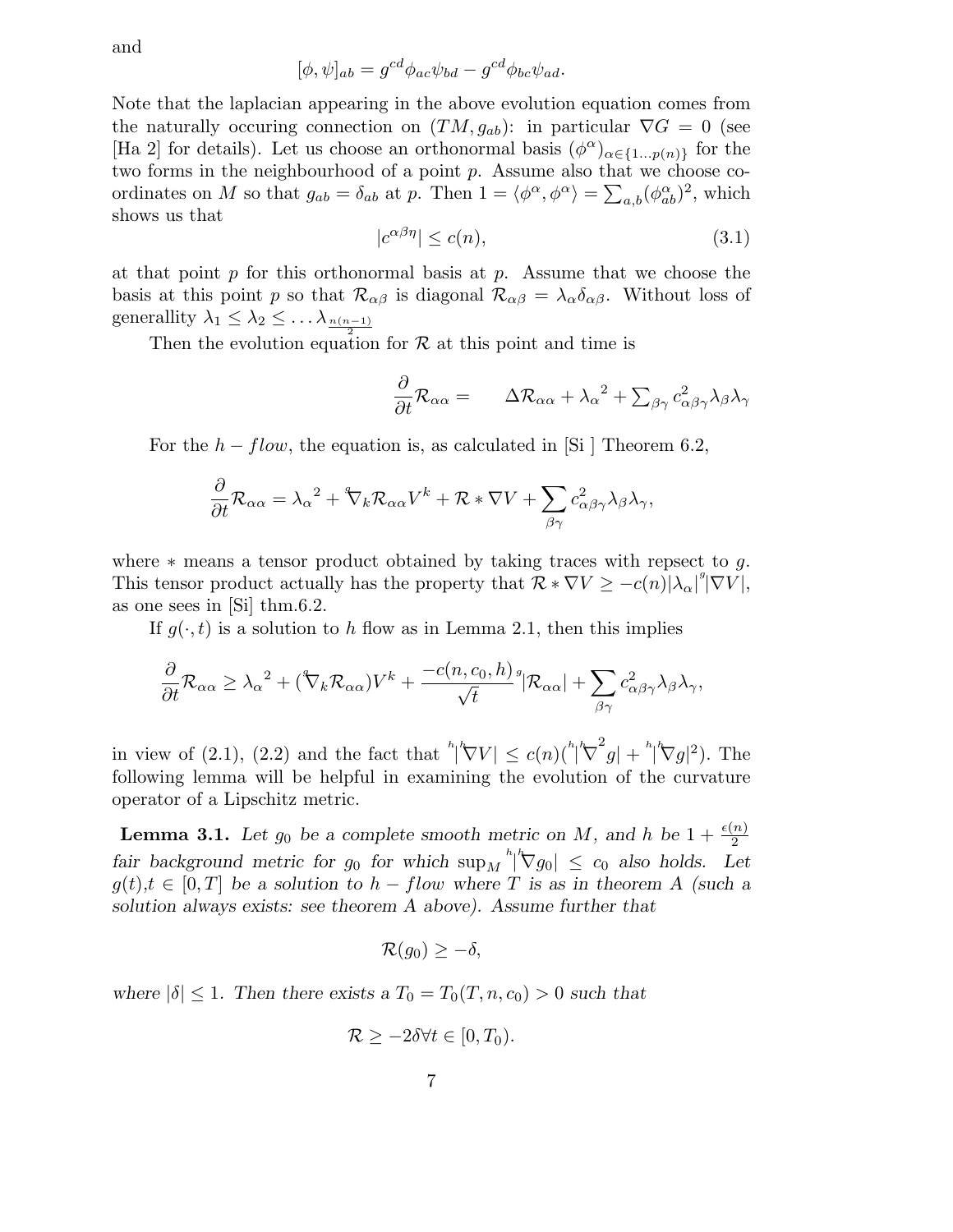# Proof

Step i). A lower bound for  $\mathcal{R}(g_0)$ .

w.l.o.g  $|\nabla g|^2 + |\nabla$  $\int_{a}^{2} g|^{2} t \leq c(n, c_{0}, h)$  (see Lemma 2.1). In the rest of this paper, all constants that only depend on  $n, c_0, h$  will be denoted by  $c(n, c_0, h)$  and we will agree that, for example,  $2c^2(n, c_0, h) + 5 = c(n, c_0, h)$ . Let  $\eta$  be our standard cutoff function, for a ball of radius one (see Lemma 2.1 above). Then the above evolution equation gives us

$$
\frac{\partial}{\partial t} \eta \mathcal{R}_{\alpha\alpha} \geq \Delta(\eta \mathcal{R})_{\alpha\alpha} + \eta \sum_{\beta\gamma} c_{\alpha\beta\gamma}^2 \lambda_{\beta} \lambda_{\gamma} \n+ \mathcal{R}_{k} (\eta \mathcal{R}_{\alpha\alpha}) V^k - \mathcal{R}_{\alpha\alpha} (\nabla_k \eta) V^k \n- \mathcal{R}_{\alpha\alpha}^3 \Delta \eta - 2 \langle \nabla \eta, \nabla R_{\alpha\alpha} \rangle - \frac{c(n, h, c_0)}{\sqrt{t}} |R_{\alpha\alpha}|.
$$

Now use the fact that

$$
c(n, h, c_0) \geq \sqrt[g]{\nabla^h \nabla \eta} \leq \sqrt[g]{\nabla^g \nabla \eta} - \sqrt[g]{\nabla^h \nabla \eta} - \sqrt[g]{\nabla \eta},
$$

to get

$$
\sqrt[g]{\nabla \nabla \eta} \le c(n, h, c_0) + \sqrt[g]{\Gamma(g) - \Gamma(h)} * \nabla \eta \le c(c_0, n, h),
$$

in view of the fact that  $\Gamma(g(t)) - \Gamma(h)$  and  $\nabla \eta$  are uniformly bounded (Lemma 2.1). Also,

$$
\langle \nabla \eta, \nabla R_{\alpha \alpha} \rangle = \frac{\langle \nabla \eta, \nabla R_{\alpha \alpha} \eta \rangle}{\eta} - \frac{\eta \nabla \eta \gamma^2}{\eta} R_{\alpha \alpha}
$$

$$
\leq \frac{\langle \nabla \eta, \nabla R_{\alpha \alpha} \eta \rangle}{\eta} + \frac{c(n, h, c_0)}{\sqrt{t}},
$$

in view of the estimates  $(d_1 - d_4)$  in [Si], Lemma 4.1, p 1048. Similarly  $-\mathcal{R}_{\alpha\alpha}(\nabla_k \eta)V^k \geq \frac{-c(n,h,c_0)}{\sqrt{t}}$ , and hence we get

$$
\frac{\partial}{\partial t} (\eta \mathcal{R}_{\alpha \alpha}) > \Delta(\eta \mathcal{R})_{\alpha \alpha} + \eta \sum_{\beta \gamma} c_{\alpha \beta \gamma}^2 \eta \lambda_{\beta} \lambda_{\gamma} \n- \frac{2}{\eta} \langle \nabla \eta, \nabla (\eta R_{\alpha \alpha}) \rangle - \frac{c(n, h, c_0)}{\sqrt{t}} (1 + |\eta \mathcal{R}_{\alpha \alpha}|)
$$

Let  $b : [0, T) \to \mathbb{R}^+$  be a function dependent on time which is differentiable for all  $t > 0$ , and which satisfies  $1 \leq b \leq 2$ ,  $\forall t \in [0, T)$ . Then the O.D.E. satisfies

$$
\frac{\partial}{\partial t} (\eta \mathcal{R}_{\alpha\alpha}(t) + b(t)G_{\alpha\alpha}(t))
$$
\n
$$
= \frac{\partial}{\partial t} (\eta \mathcal{R}_{\alpha\alpha}(t)) + b(t) \frac{\partial}{\partial t} G_{\alpha\alpha}(t) + (\frac{\partial}{\partial t} b(t))G_{\alpha\alpha}
$$
\n
$$
\geq \eta \sum_{\beta\gamma} c_{\alpha\beta\gamma}^2 \lambda_{\beta} \lambda_{\gamma} - \frac{c(n, h, c_0)}{\sqrt{t}} (1 + |\eta \mathcal{R}_{\alpha\alpha}|) + (\frac{\partial}{\partial t} b(t))G_{\alpha\alpha}
$$
\n
$$
\geq \eta \sum_{\beta\gamma} c_{\alpha\beta\gamma}^2 \lambda_{\beta} \lambda_{\gamma} - \frac{c(n, h, c_0)}{\sqrt{t}} (1 + |\eta \mathcal{R}_{\alpha\alpha} + b(t)G_{\alpha\alpha}|) + (\frac{\partial}{\partial t} b(t))G_{\alpha\alpha},
$$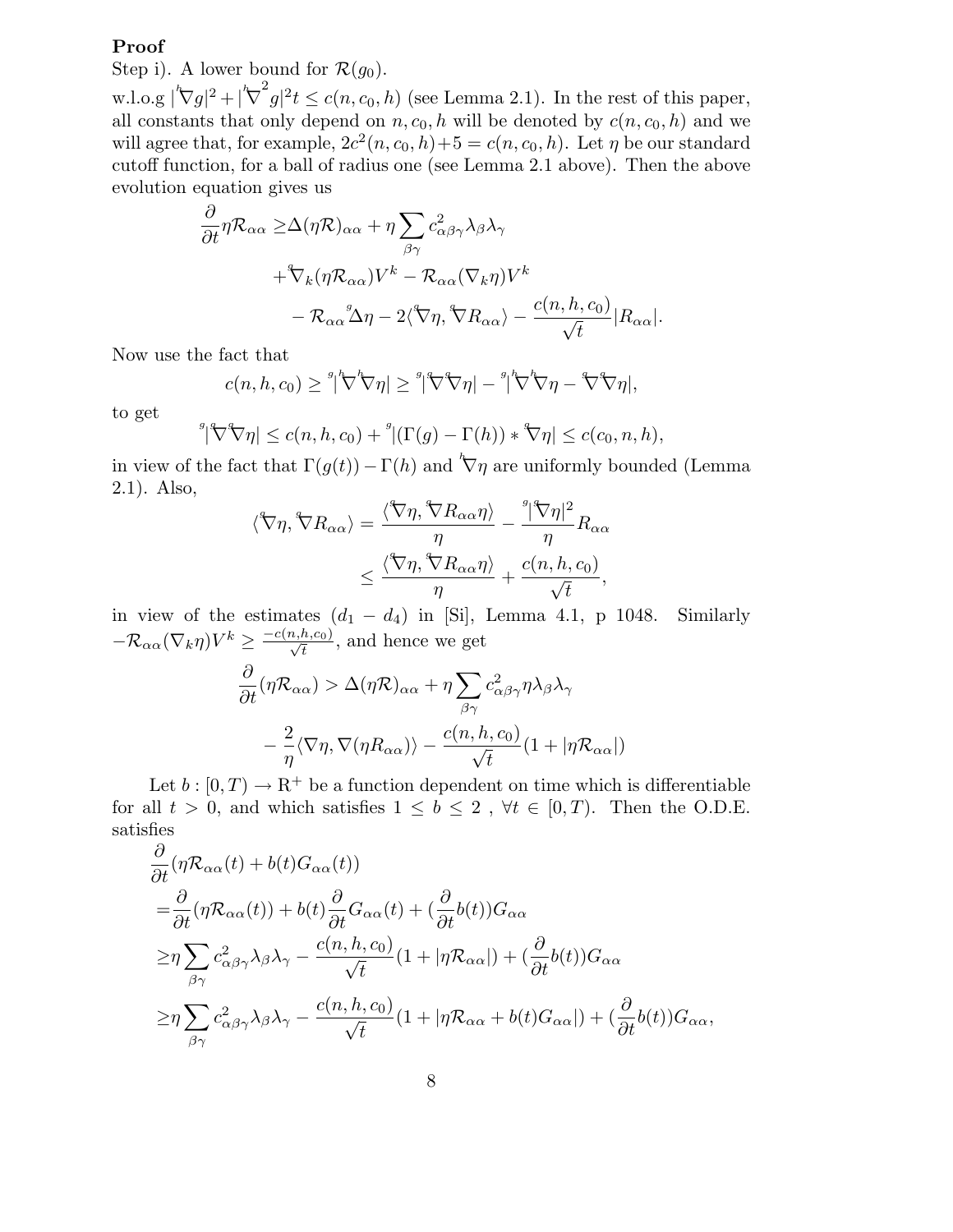in view of 2.3 and the fact that  $b \leq 2$ . Let  $b(t) = (1 + 2c_4\sqrt{t})$ , where  $c_4 =$  $c_4(n, h, c_0)$ , will be chosen later. Then for all  $t \leq \frac{1}{c_2^2}$  $\frac{1}{c_4^2}$  we get  $b(t) \leq 2$ , and hence

$$
\frac{\partial}{\partial t} (\eta \mathcal{R}_{\alpha\alpha}(t) + b(t)G_{\alpha\alpha}(t)) \n\gg \eta \sum_{\beta\gamma} c_{\alpha\beta\gamma}^2 \lambda_{\beta} \lambda_{\gamma} - \frac{c(n, h, c_0)}{\sqrt{t}} - \frac{c(n, c_0, h)}{\sqrt{t}}^s |\eta \mathcal{R}_{\alpha\alpha} + b(t)G_{\alpha\alpha}(t)| + \frac{c_4}{\sqrt{t}},
$$

where here we have used that  $b \leq 2$ . This gives us

$$
\frac{\partial}{\partial t} (\eta \mathcal{R}_{\alpha\alpha}(t) + b(t)G_{\alpha\alpha}(t)) \n> \eta \sum_{\beta\gamma} c_{\alpha\beta\gamma}^2 \lambda_{\beta} \lambda_{\gamma} - \frac{c(n, c_0, h)}{\sqrt{t}} \eta \mathcal{R}_{\alpha\alpha}(t) + b(t)G_{\alpha\alpha}(t) + \frac{c_4}{2\sqrt{t}},
$$
\n(3.2)

if we choose  $\frac{c_4}{2} \ge c(n, h, c_0)$ .

From the assumptions of the lemma, and the definition of b.

$$
(\mathcal{R}+bG)(\cdot,0)>0,
$$

and hence  $\eta \mathcal{R}(\cdot,0) + b(0)G(\cdot,0) > 0$ . Let  $T_0 = \min(\frac{1}{c_4^2},T)$ . If there is a first time  $t_0 \in (0,T_0)$  and point  $p_0$  and direction  $\phi^{\alpha}$  where this is no longer true, then clearly  $p_0 \in {}^h\!B_2(x_0)$ , and the above equation will lead to a contradiction: first note that

$$
\eta \mathcal{R}(x_0, t_0) + b(t_0) G(x_0, t_0) \ge 0,
$$
\n(3.3)

Also,  $\eta \mathcal{R}_{\alpha\alpha}(x_0,t_0)+b(t_0)G_{\alpha\alpha}(x_0,t_0)=0$  by assumption. Hence we must merely examine the sum appearing in (3.2). We examine this sum term by term. For  $\beta,\gamma$  given, we either have both  $\lambda_\beta,\lambda_\gamma\leq 0$  or at least one of  $\lambda_\beta,\lambda_\gamma$  is positive. In the first case, the term  $\eta c_{\alpha\beta\gamma}^2 \lambda_\beta \lambda_\gamma$  is non-negative. In the second case, w.l.o.g  $\lambda_{\beta} > 0$ , and the term  $\eta c_{\alpha\beta\gamma}^2 \lambda_{\beta} \lambda_{\gamma}$  at  $(p_0, t_0)$  may be estimated by

$$
\eta c_{\alpha\beta\gamma}^2\lambda_{\beta}\lambda_{\gamma}=c_{\alpha\beta\gamma}^2\lambda_{\beta}(\eta\lambda_{\gamma}+bG_{\gamma\gamma})-c_{\alpha\beta\gamma}^2\lambda_{\beta}bG_{\gamma\gamma}\geq-\frac{c(n,h,c_0)}{\sqrt{t_0}},
$$

in view of (3.3) and Lemma 2.1. Hence, the total sum may be estimated by

$$
\eta \sum_{\beta \gamma} c_{\alpha \beta \gamma}^2 \lambda_{\beta} \lambda_{\gamma} \geq -\frac{c(n, h, c_0)}{\sqrt{t_0}}.
$$

Substituting this into  $(3.2)$  we get at  $(p_0, t_0)$ 

$$
\frac{\partial}{\partial t} (\eta \mathcal{R} + bG)_{(p_0,t_0)} (\phi^{\alpha}, \phi^{\alpha}) > \Delta(\eta \mathcal{R} + bG)_{(p_0,t_0)} (\phi^{\alpha}, \phi^{\alpha}),
$$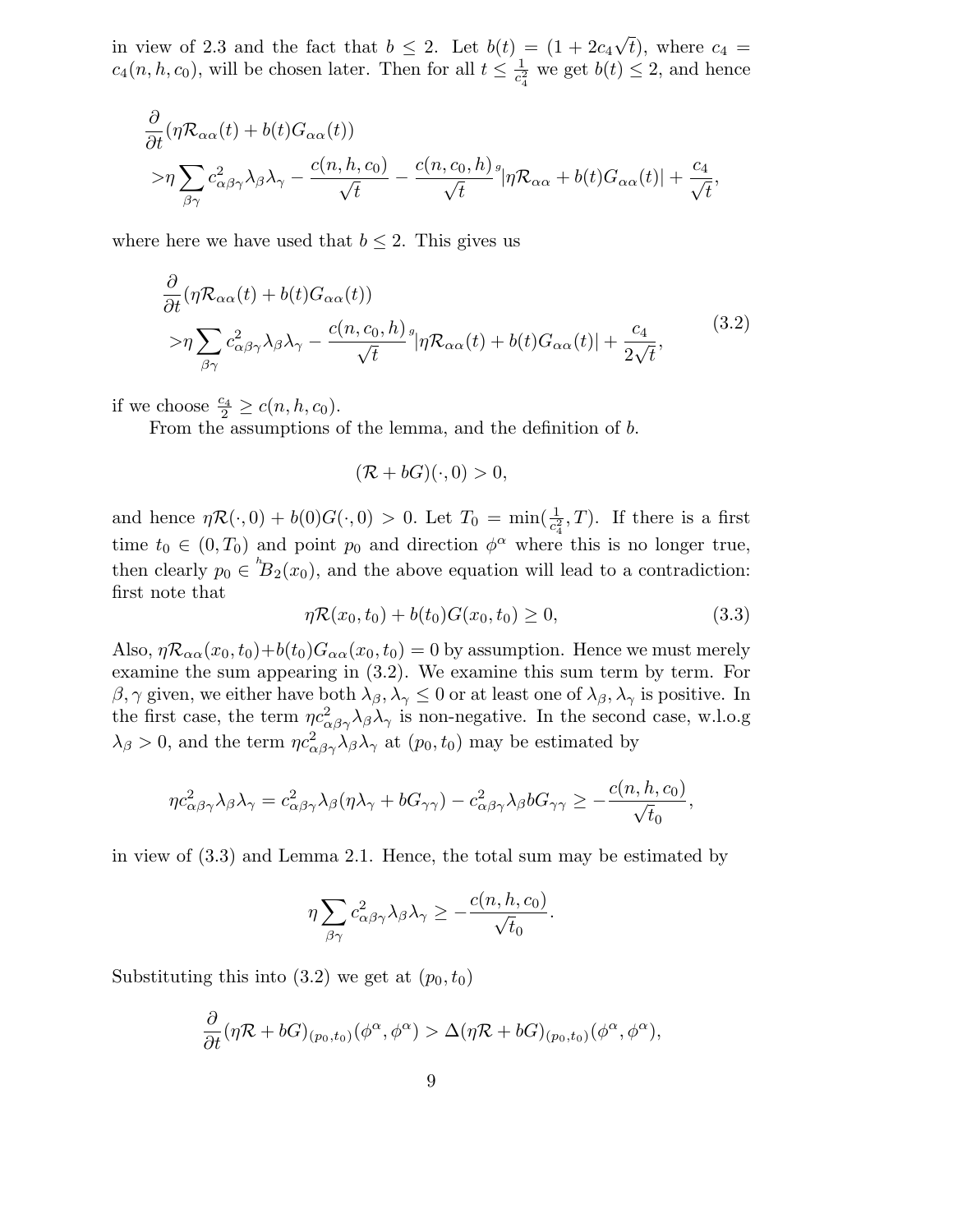when we choose  $\frac{c_4}{2} > c(n, h, c_0)$ , which leads to a contradiction when we argue as in the compact maximum principle of Hamilton [Ha 1]. Hence  $\mathcal{R}$  >  $-2$  for all  $t \in [0, T_0)$ .

Step ii) Compactification of the problem.

Note that  $g(t)$  and  $g_0$  and h are equivalent due to our setup (see Lemma 2.1). From step i), we know that  $\mathcal{R}(g) \geq -2$ . We construct the following help tensor as in [Si], theorem 7.3... Let  $N(x,t) = \mathcal{R}(x,t) + \delta e^{(1+s\sqrt{t})(1+\rho^2(x,t))} G(x,t)$ , where  $\rho(x,t) = dist(g(t))(x_0,x)$ , for some fixed  $x_0$ , and  $s = s(n,c_0,h)$  is a constant to be chosen later. Then as on page 1068 [Si], we calculate that for  $t\leq \frac{1}{s^2}$  $\overline{s^2}$ 

$$
\Delta N \leq \Delta \mathcal{R} + \delta e^{b(x,t)} (c(n, h, c_0)^s | \text{Riem} | (1 + \rho^2)) G
$$
  

$$
\leq \Delta \mathcal{R} + \delta e^{b(x,t)} (\frac{c(n, h, c_0)}{\sqrt{t}} (1 + \rho^2)) G,
$$

in view of (3.3). Also,

$$
\frac{\partial}{\partial t}\rho(x,t) = \int_{\gamma} \frac{\frac{\partial}{\partial t} g_{TT}}{\sqrt{g_{TT}}} ds
$$
  
\n
$$
= \int_{\gamma} \frac{-2Ricci_{TT}}{\sqrt{g_{TT}}} ds
$$
  
\n
$$
\geq \int_{\gamma} -\frac{c(n, h, k_0)}{\sqrt{t}} \sqrt{g_{TT}}
$$
  
\n
$$
= -\frac{c(n, h, k_0)}{\sqrt{t}} \rho(x, t).
$$

Hence

$$
(\frac{\partial}{\partial t} - \Delta)N \ge \delta\left(\frac{s - c(n, h, c_0)}{\sqrt{t}}\right)(1 + \rho^2)e^{b(x, t)}G + \sum_{\beta\gamma} c_{\alpha\beta\gamma}^2 \lambda_{\beta}\lambda_{\gamma}
$$
  
> 
$$
\delta \frac{s}{2\sqrt{t}}e^{b(x, t)}G + \sum_{\beta\gamma} c_{\alpha\beta\gamma}^2 \lambda_{\beta}\lambda_{\gamma},
$$
 (3.4)

if we choose  $\frac{s}{2} > c(n, h, c_0)$ .

At time zero, we clearly have  $N > 0$ . Either this remains true for all time, or there is some first time  $t_0 \in [0, T_0)$  and point  $p_0 \in M$  and some direction  $\phi^{\alpha}$  where this is no longer true: this follows from part i), since  $\mathcal{R}(g) \geq$  $-2 \Rightarrow N(x) > 0$  for all x with  $dist(x_0, x) \geq D$ , where  $D = D(c_0, n, h)$  is some sufficiently large constant (that is we have compactified the problem). Assume there is some first time  $t_0$  and point  $p_0$  and direction  $\phi^{\alpha}$  where this is no longer true. Using the same trick as in part i), we estimate the sum  $\sum_{\beta\gamma} c_{\alpha\beta\gamma}^2 \lambda_{\beta} \lambda_{\gamma}$  term by term to get  $\sum_{\beta\gamma} c_{\alpha\beta\gamma}^2 \lambda_{\beta} \lambda_{\gamma} \geq -\frac{c(n,h_0,c_0)}{\sqrt{t}} \delta e^b$ , at  $(p_0, t_0)$ . Hence substituting this into (3.4) we see that  $\frac{\partial}{\partial t}N(p_0, t_0)(\phi^{\alpha}, \phi^{\alpha}) > 0$ , if we choose  $s > 2c(n, h_0, c_0)$ , which, arguing as in the proof of the compact maximum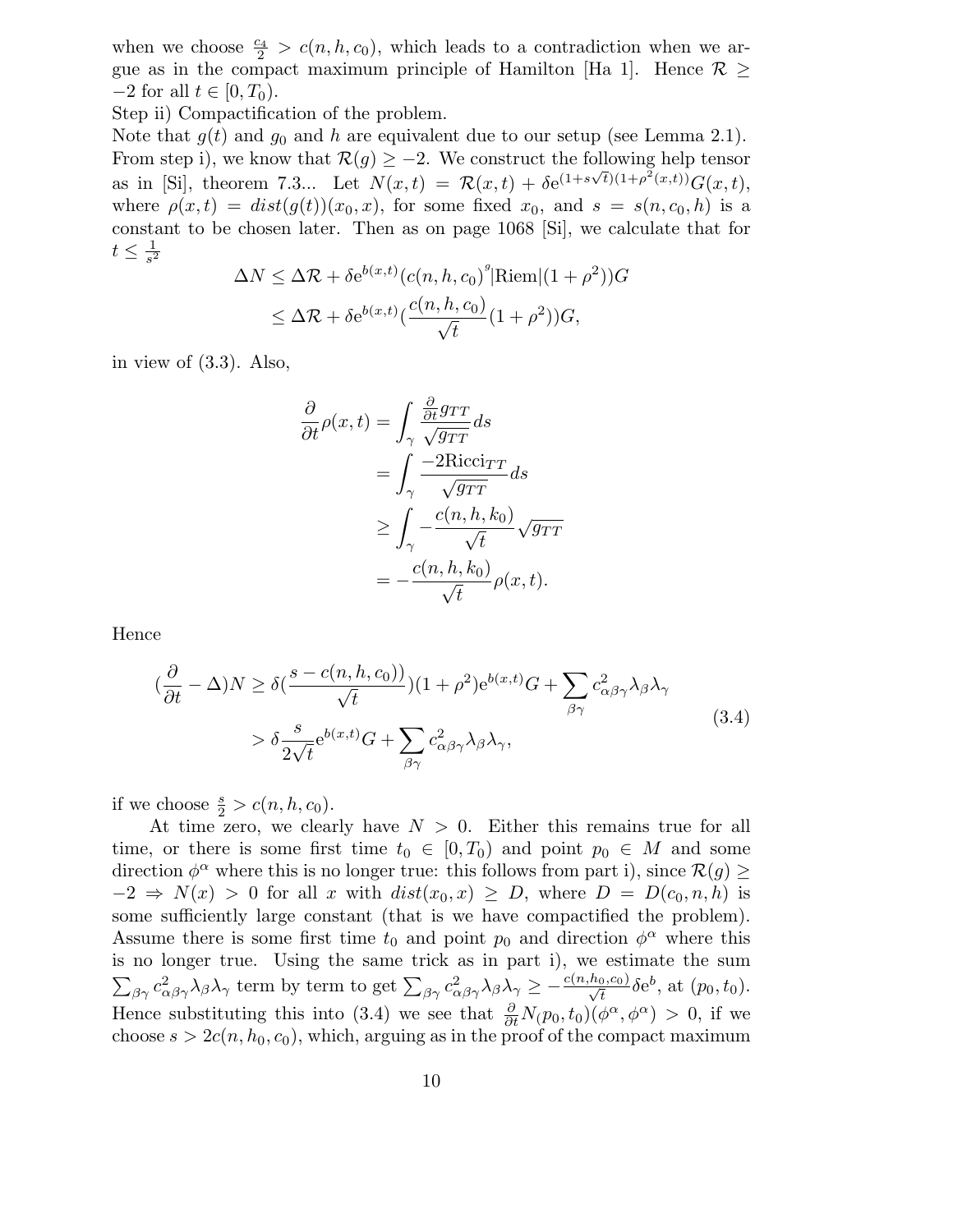principle of [Ha 1], leads to a contradiction. Hence  $N(x) > 0$ . Hence  $\mathcal{R}(x_0, \cdot)$  $-2\delta$  for all  $t \in [0, T_0]$ .

Note: if  $p_0$  lies in the cut locus of  $x_0$  then we must modify our argument a little, since *dist* is then not necessarily smooth at  $p_0$ . However this causes no problems: we use the trick of Calabi as explained in [Si], page 1068 in the proof of the non-compact maximum principle.

We are now in a position to prove our theorem.

(proof of theorem 1.3) Let  $\mathscr{G}_0$ , be the approximating metrics for  $g_0$  obtained in definition 1.2, and let  $h = g_0$  for some fixed  $l \in \mathbb{N}$  chosen large so that  $|h - g_0| \leq \epsilon(n)$ . Once again we assume w.l.o.g that  $k_j = \sup_M \frac{h}{N}$  $\int^j \text{Riem}(h)|^2 <$  $\infty$ . Let  $\overline{g}(x,t), t \in [0,T]$  denote the corresponding solutions to the hflow (see theorem A), and  $g(x,t), t \in (0,T]$  the limit (as  $\alpha \to \infty$ ) solution. Note that each  $\phi_0$  satisfies  $\sup_M h^{\prime\prime}(\phi_0)| \leq c_0$ , independent of  $\alpha$ , and hence we see, using lemma 3.1 that

$$
\sup_{M\times(0,T_0)}\mathcal{R}(g_{\alpha})\geq-\frac{2}{\alpha},
$$

where  $T_0 = c(T, n, h, c_0)$ . Letting  $\alpha \to \infty$ , we obtain a smooth solution  $g(x, t)$ ,  $t \in (0,T)$  to the *hflow* with  $\mathcal{R}(g_{\alpha}) \geq 0$ , and  $\sqrt[g]{\text{Riem}(g(t))} \leq \frac{c(c_0, n, h)}{\sqrt{t}}$  as required.

For completeness we mention the following results which are proved using the same techniques as above. Let  $M^4$  be a four manifold and  $\mathcal I$  denote the isotropic curvature on this manifold (see [Ha 5]).

**Theorem 6.7.** Let  $g_0$  be a Lipschitz metric on a real four manifold  $M^4$ , such that  $\mathcal{I}(g_0) \geq 0$  in the sense of Definition 1.2 with Lipschitz constant  $c_0$ . Then there exists a metric h which is  $1+\epsilon(4)$  fair to  $g_0$ , a  $T(n,h,c_0) > 0$ , and a family of smooth Riemannian metrics  $g(x,t), t \in (0,T]$  such that  $g(x,t), t \in (0,T]$ solves h flow,  $g(\cdot,t) \to g_0(\cdot)$  uniformly on compact subsets of M as  $t \searrow 0$ , and

$$
0 \leq \mathcal{I}(g(x,t)) \text{ for all } t \in (0,T],
$$
  

$$
{}^g|\text{Riem}(g(t))| \leq \frac{c}{\sqrt{t}} \text{ for all } t \in (0,T].
$$

**Proof**: In four dimensions one can decompose the real two forms  $\Lambda^2$  into the direct sum of  $\Lambda^2_+$  and  $\Lambda^2_-$ . Then the curvature operator defined on  $\Lambda^2 \otimes \Lambda^2$ decomposes as a block matrix

$$
\mathcal{R} = \begin{pmatrix} A & B \\ B^t & C \end{pmatrix}.
$$

The manifold has non-negative isotropic curvature if and only if  $a_1 + a_2 \geq 0$ and  $c_1 + c_2 \geq 0$ , where  $a_1$  and  $a_2$  are the two smallest eigenvalues of A and  $c_1, c_2$  are the two smallest eigenvalues of C. The ordinary differential equation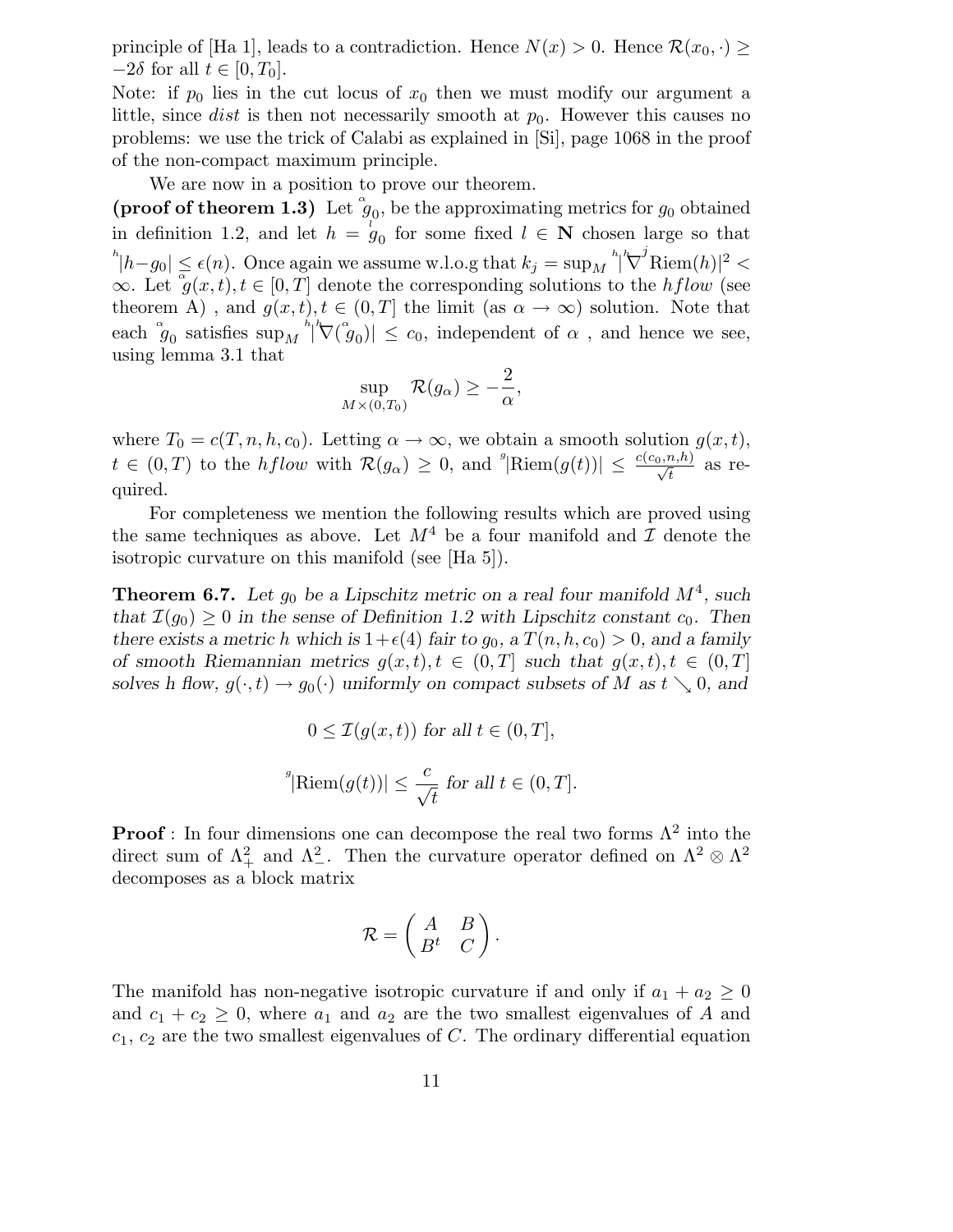for the evolution of a  $(c$  is the same) under Ricci flow is (see [Ha 5], proof of Theorem 1.2)

$$
\frac{\partial}{\partial t}(a_1 + a_2) \ge a_1^2 + a_2^2 + 2(a_1 + a_2)a_3 + b_1^2 + b_2^2 \ \forall t \in [0, T], \ \forall x \in M,
$$

where  $b_1$  and  $b_2$  are the two smallest eigenvalues of B (we ignore the lapcaian term for the moment). We consider the function  $f(x,t) = a_1(x,t) + a_2(x,t)$ and note that it satisfies the O.D.E.

$$
\frac{\partial}{\partial t}f \ge 2a_3f,
$$

where

$$
\sup_{M\times[0,T]}|a_3|\leq \frac{c}{\sqrt{t}}.
$$

We then argue exactly as above to show that the limit solution  $g(x,t)$  of h-flow satisfies  $(a_1 + a_2) \geq 0$ . Similarly we obtain  $c_1 + c_2 \geq 0$ . The other estimates are obtained in exactly the same way as in theorem 1.3  $\diamond$ 

#### Acknowledgements

The author would like to thank Gerhard Huisken and Ernst Kuwert for continual interest and support of this work. Thanks to Ben Chow and Chang Shou Lin for organizing "Geometric evolution equations 2002", also to the National Center for Theoretical Sciences, National Tsing Hua University Hsinchu, Taiwan, and all the participants who made it such a great conference. Part of this work was carried out at the conference.

#### Bibliography

[Au] Aubin, T., Some non-linear problems in Riemannian Geometry Springer-Verlag , 1998..

[Bem] Bemelmans, Josef; Min-Oo; Ruh, Ernst A. Smoothing Riemannian metrics. Math. Z. 188 (1984), no. 1, 69–74.

[Ca] Calabi, E. ,An extension of E.Hopf 's maximum principle with an application to Riem. Geometry, Duke Math J. 25, (1958), 45 - 56.

[De] DeTurck, D.,Deforming metrics in the direction of their Ricci tensors, J.Differential Geometry 18 (1983) ,no. 1, 157 – 162.

 $[deR]$  de Rham, G., Variétés différentiables: Formes courants, formes harmoniques. Herrmann, Paris, Zbl. 65,324

[ES] Eells, J.; Sampson, J.H. Harmonic mappings of Riemannian manifolds, American J. Math. 86 (1964) 109 - 160.

[GT] Gilbarg, D., Trudinger, N., Elliptic Partial Differential Equations of Second Order ,Springer, (1970)

[Ha 1] Hamilton, R.S., Three manifolds with positive Ricci-curvature, J. Differential Geom. 17 (1982), no. 2, 255 – 307.

[Ha 2] Hamilton, R.S., Four manifolds with positive curvature operator, J. Differential Geom. 24 (1986), no. 2 , 153 – 1710.

[Ha 3] Hamilton, R.S., The formation of singularities in the Ricci flow,